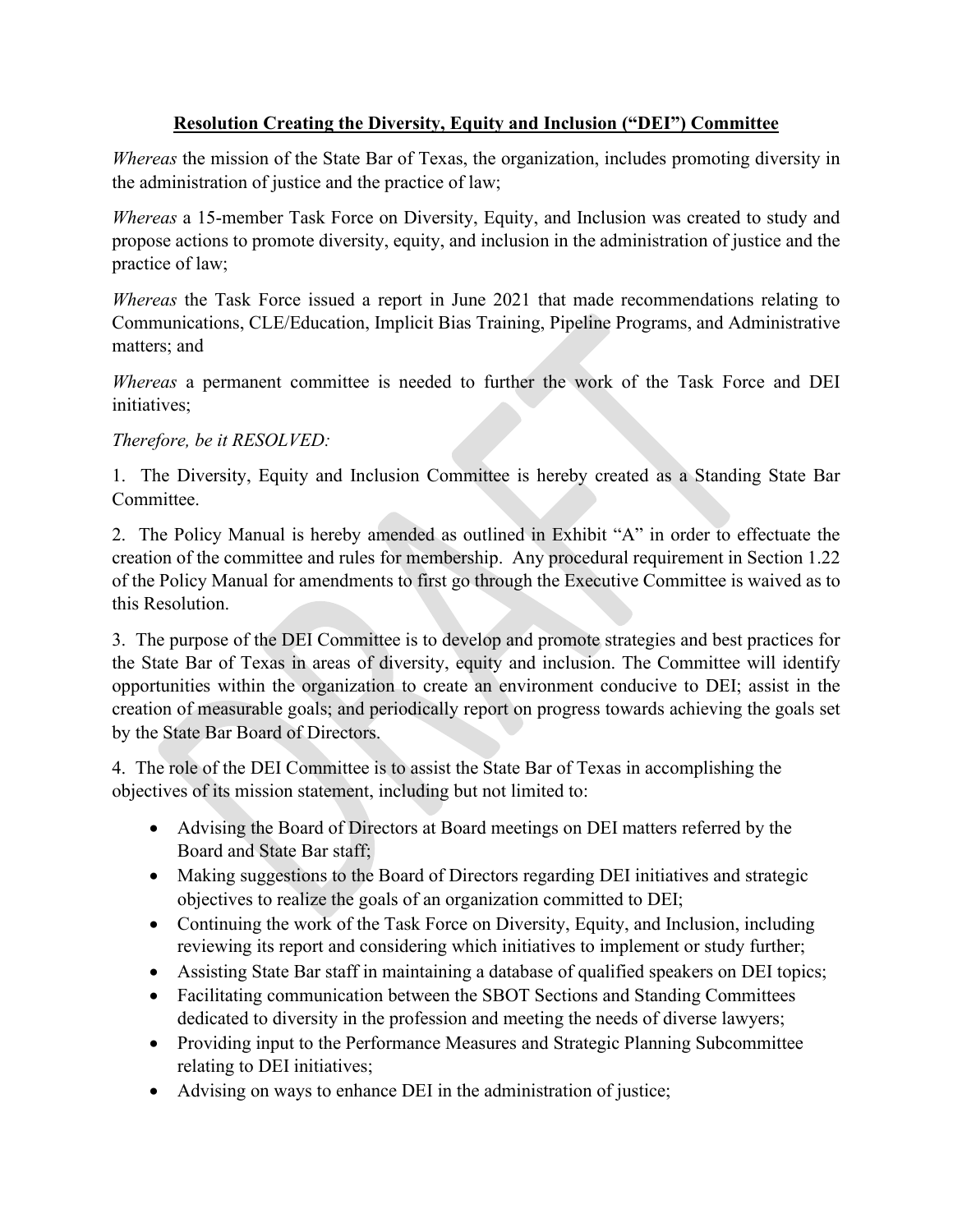• Providing an annual report to the Board regarding the activities undertaken by the Committee.

5. The 2022-2023 President shall submit a roster of proposed Committee members, including a proposed chair and vice-chair, for approval by the Board at its September 2022 meeting. Any procedural requirements of the Policy Manual to the contrary are waived as to the initial roster of appointments. Subsequent appointments shall be made by the President-elect pursuant to the normal process set out in Part IV of the Policy Manual.

Adopted this \_\_\_\_ day of June, 2022.

Santos Vargas, Board Chair

 $\mathcal{L}=\mathcal{L}$  , we can also the contribution of the contribution of  $\mathcal{L}=\mathcal{L}$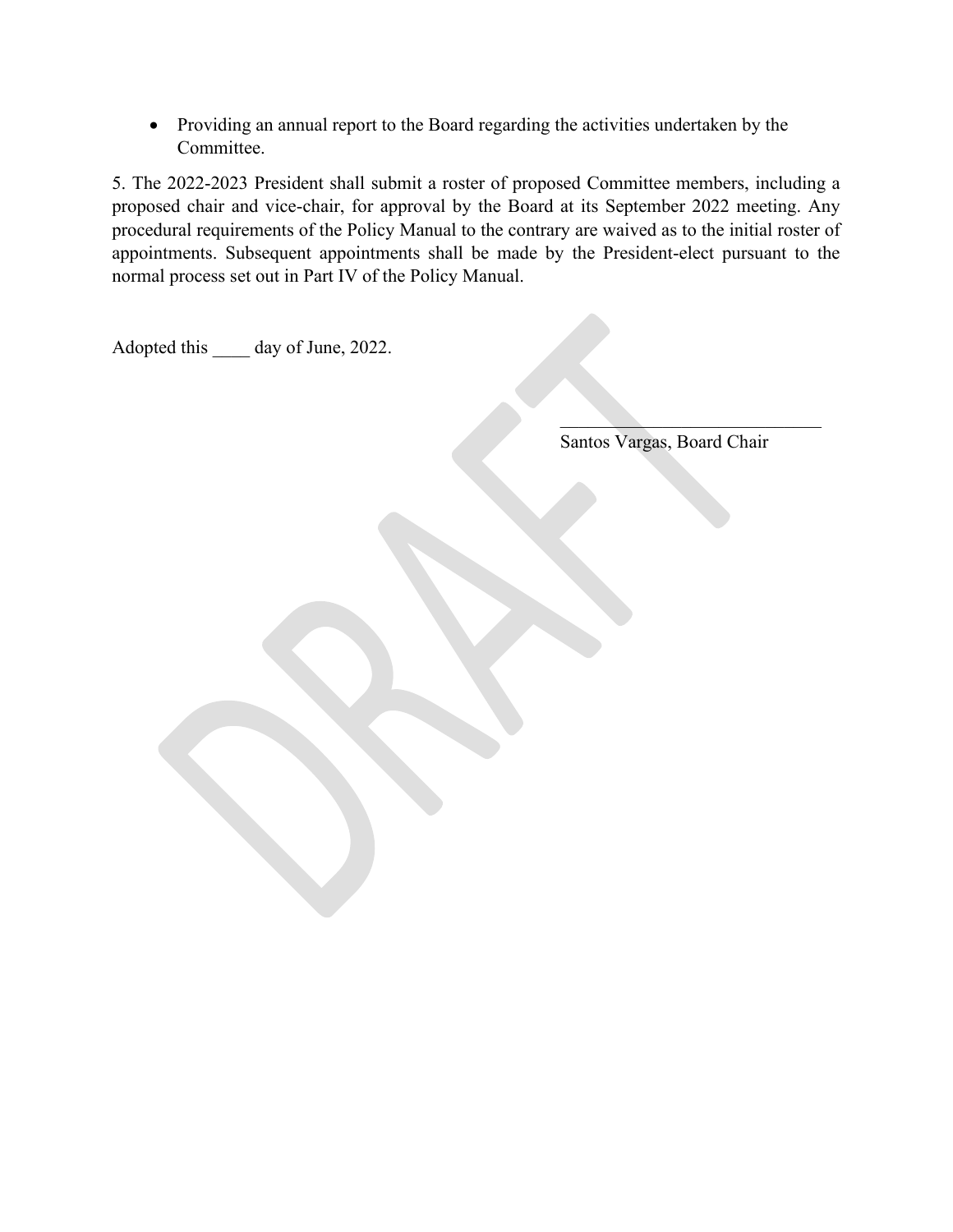### Exhibit "A" Amendments to Policy Manual

#### **PART IV. STATE BAR COMMITTEES**

\*\*\*

#### *4.01.02 Appointment of Members*.

\*\*\*

**(D)** The President‐elect will determine the number of regular members of the State Bar Standing Committees, except for Standing Committees created by the State Bar Act or State Bar Rules or as otherwise provided herein.

\*\*\*

#### *4.01.05 List of State Bar Standing Committees*.

- Administration of Rules of Evidence
- Advertising Review
- Continuing Legal Education
- Council of Chairs
- Court Rules
- Disability Rights and Issues
- Diversity, Equity, and Inclusion
- Diversity in the Profession
- Jury Service
- Law Focused Education
- Law Practice Management
- Laws Relating to Immigration and Nationality
- Lawyers' Assistance Program
- Legal Services to the Poor in Civil Matters
- Legal Services to the Poor in Criminal Matters
- Local Bar Services
- Minimum Continuing Legal Education
- Pattern Jury Charges Business, Consumer, Insurance, and Employment
- Pattern Jury Charges Criminal
- Pattern Jury Charges Family and Probate
- Pattern Jury Charges General Negligence, Intentional Personal Torts and Workers' Compensation
- Pattern Jury Charges Malpractice, Premises, and Products
- Pattern Jury Charges Oil and Gas
- Pattern Jury Charges ‐ Oversight
- Professionalism
- Public Affairs